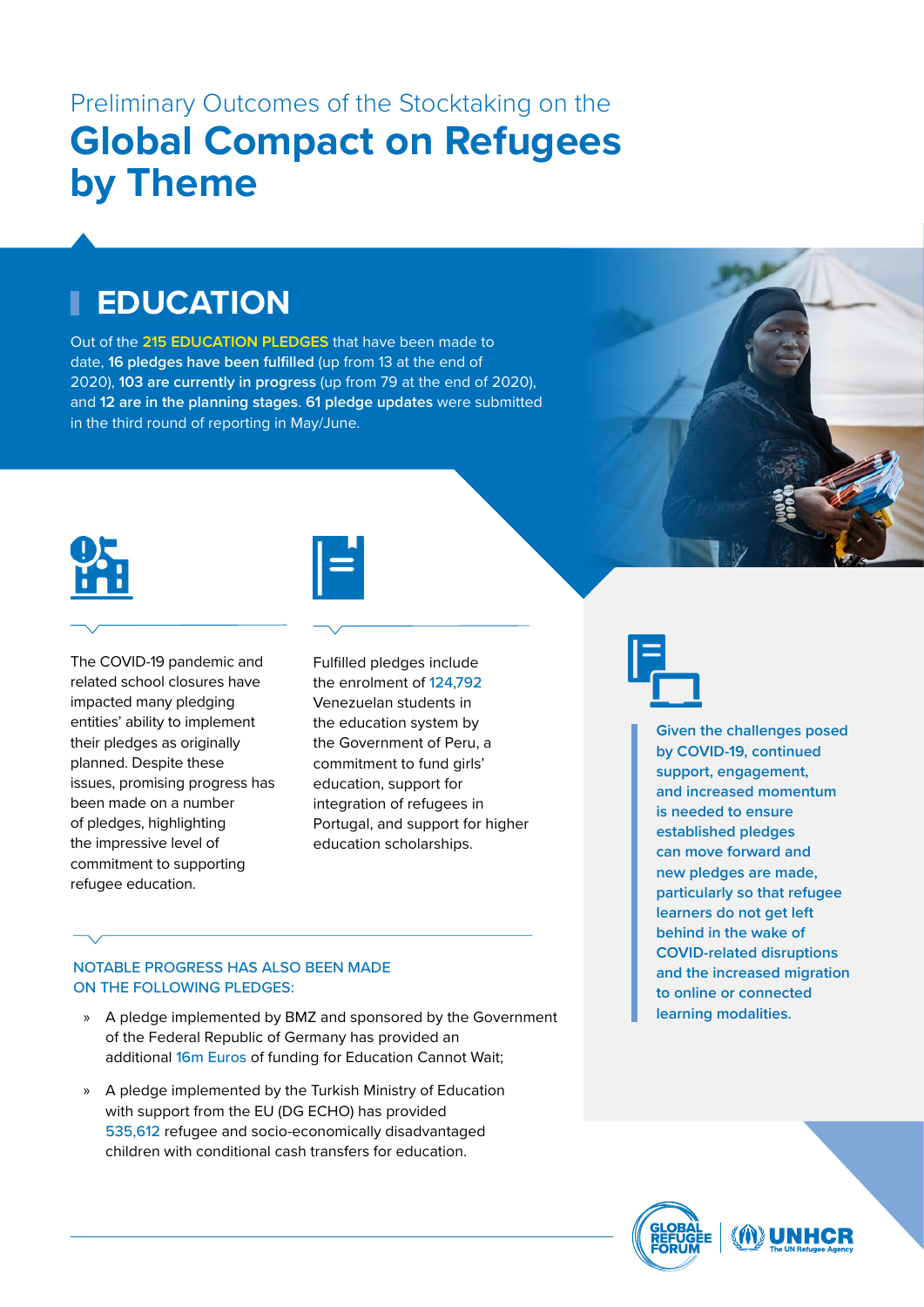# **ENERGY & INFRASTRUCTURE**

Out of the **75 ENERGY AND INFRASTRUCTURE PLEDGES** that have been made to date, 1**0 pledges have been fulfilled**, **22 are currently in progress**, and **1 is in the planning stages**. **28 pledge updates** were submitted in the third round of reporting in May/June.



Fulfilled pledges include Norway commitment of greening responses in all regular consultations with partners, both Norwegian humanitarian NGO partners and UN partners. The requirement for adequate energy strategies and greening of responses is a component in all 7 strategic partnership agreements signed in 2020.



While COVID-19 has affected the whole world, millions of forcibly displaced people have been facing major additional challenges due to overcrowded living conditions and inadequate housing that do not allow for proper social distancing. UNHCR welcomes pledges and additional financial support to allow continuous provision of proper services with safety and dignity.

Pledge in progress by Water from People in addition to expanding coverage for populations who lack access to adequate WASH infrastructure, has also worked to strengthen the enabling environment to support high-quality services across Rwanda and Uganda. An entrepreneur was supported in fecal sludge management by facilitating access to finance for optimizing the business model of an off-grid treatment plant, of which Gihembe Camp is an active customer. A new role of Borehole Maintenance Technician was operationalized to provide more cohesive support to the Handpump Mechanics Association and minimize functionality issues for point sources in the district.

Private sector actors and coalitions are gearing up to support refugees' access to clean energy. The Smart Communities Coalition (SCC) announced the first Innovation Fund cohort of grantees, initiating clean energy projects in Uganda and Kenya. Globesight fulfilled their pledge and announced two more roundtables in Pakistan and Kenya to share learning and replicate winning models.



**UNHCR and its partners are working to operationalize the Global Compact on Refugees to deliver more dignified and sustainable water and sanitation services to persons of concern. Pledges to make progress towards these goals are being done in a variety of ways including the solarization of water pumps, engaging host communities and local authorities to strengthen systems, and advocacy for the inclusion of refugees in national water systems as well as SDG monitoring.** 

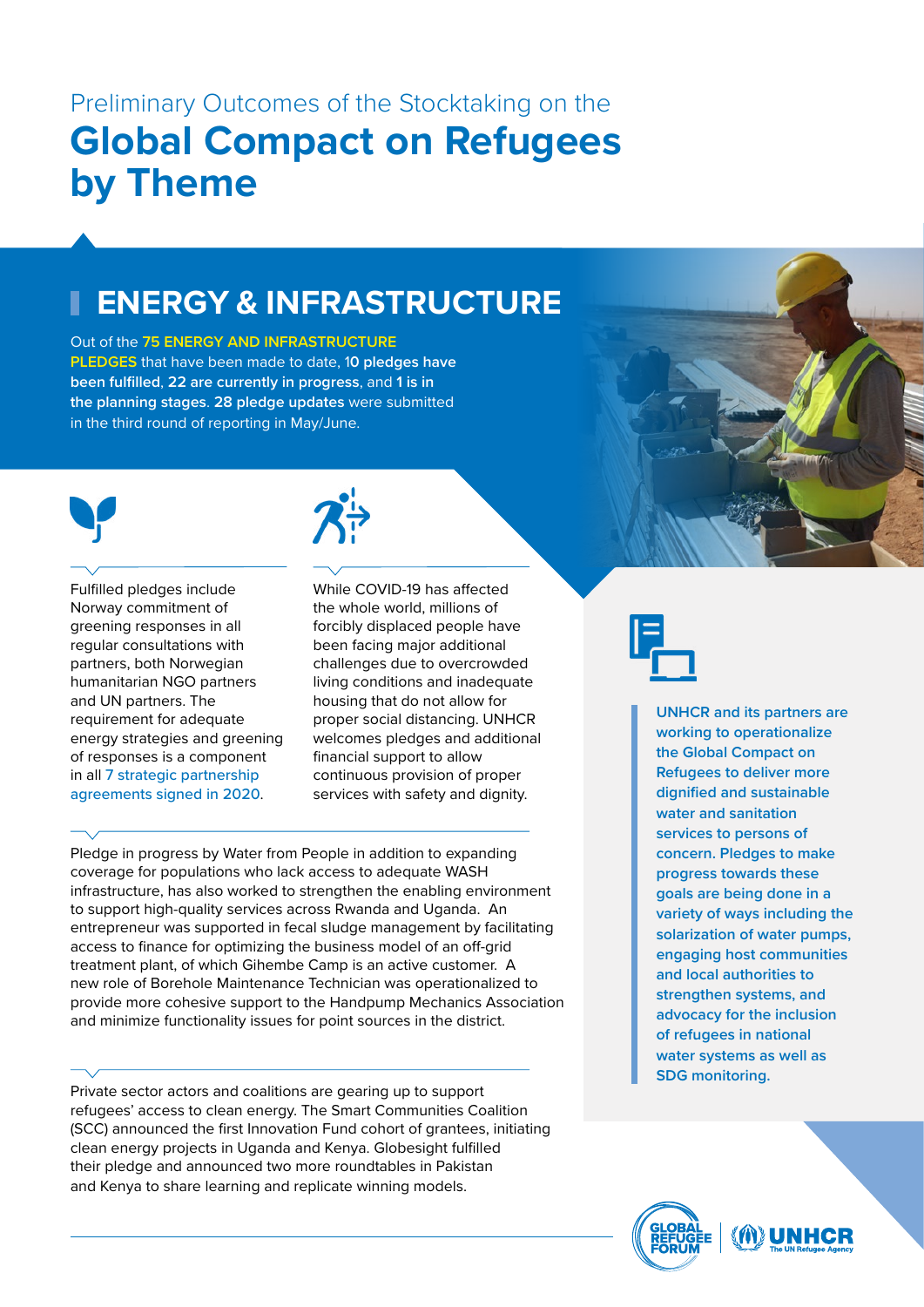# **HEALTH**

Countries across the world have been affected by the COVID-19 pandemic since January 2020. Partners at different levels including governments, donors, civil society, and communities stepped up the **INCLUSION OF REFUGEES AND OTHER PERSONS OF CONCERN** in the response to COVID-19, including access to testing, treatment, and COVID-19 vaccination

Mental health and psychological support needs increased further as a result of the pandemic and partners such as the Ministry of Foreign Affairs of The Netherlands expanded their support through the promotion of innovative approaches, mainstreaming MHPSS and financial contributions.





UNHCR and its partners continue to work hand in hand to operationalize the Global Compact on Refugees to enhance access to equitable health services, including nutrition and MHPSS services. The inclusion of refugees in national health systems requires additional financial and technical support, including through matching pledges from the donor community. This includes support to existing health insurance systems as well as support to strengthening the health

workforce; access to medicines, medical supplies and vaccines; and health infrastructure and health financing systems. This also requires development of medium-term inclusion plans at the country level, which are supported by multiple stakeholders. In parallel, support to livelihood opportunities will be required to enhance refugees' self-reliance, enabling refugees to gradually make financial contributions (e.g. to health insurance schemes) through formal employment or direct payment.

**Notable progress was made on the implementation of global pledges from entities such as the Global Fund, GAVI, and UN agencies. The implementation of global pledges and several country pledges that started to advance before COVID-19 continued to progress, though delays occurred in advancing policy changes related to health legislationin some countries. Additional support is also required from technical agencies and donor countries to advance policy setting.** 

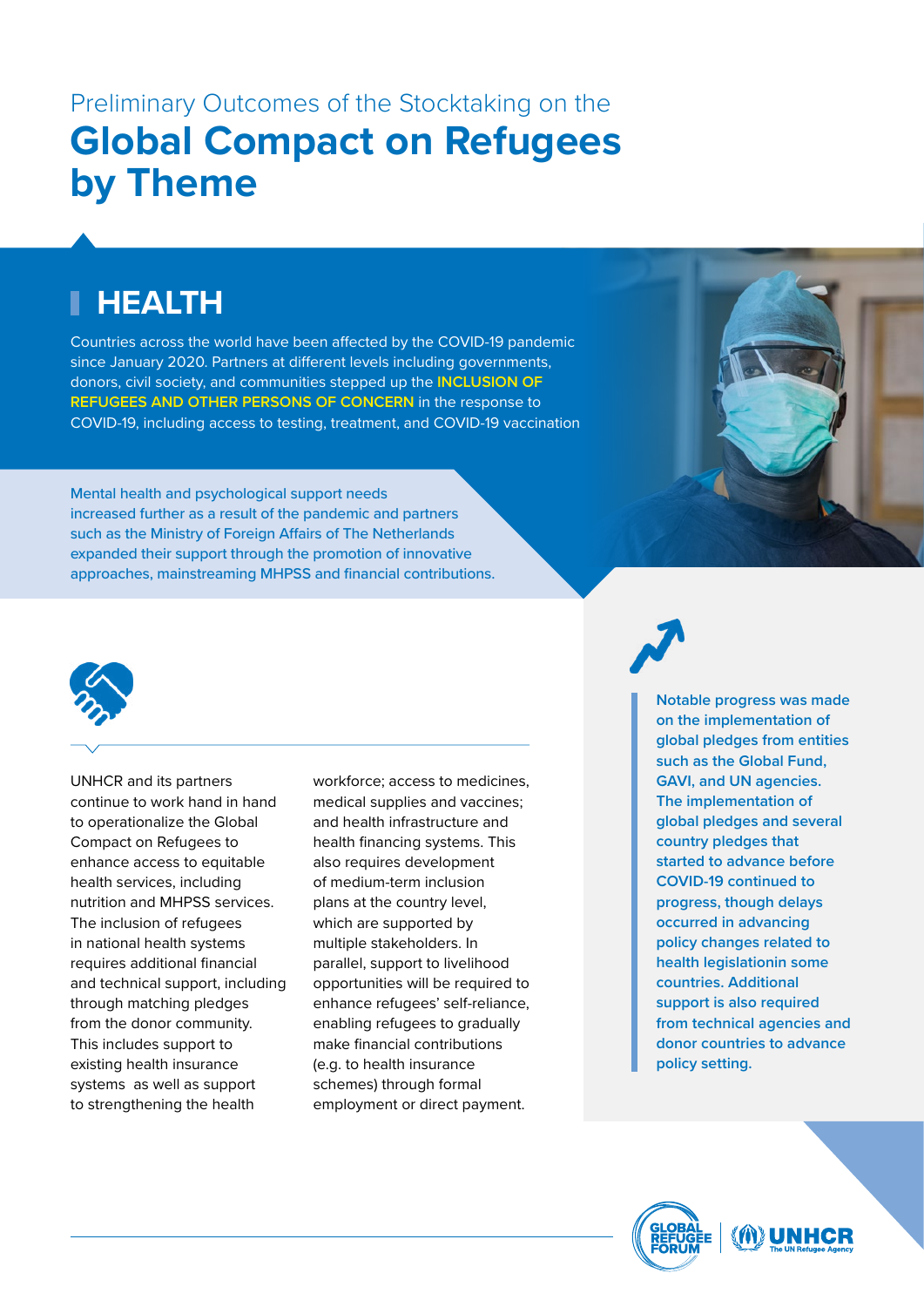# **JOBS AND LIVELIHOODS**

**40 PER CENT OF PLEDGES** (73 out of 185) related to **jobs and livelihoods are reported in progress**, and **3.7 per cent have been fulfilled**.



Some pledges need further financial support, including for pledges from FAO, The Poverty Alleviation Coalition, and Amplio.



States are the most active in the reporting and implementing pledges (50 per cent of States that pledged towards jobs and livelihoods have reported on progress). The same can be said for traditional actors in the refugee space, such as NGOs and international organizations.

The private sector has reported on progress on 1/3 of pledges it made towards jobs and livelihoods. This may be due to the adverse impact that COVID-19 has had on employers who had pledged to either employ refugees or donate expected profits to create jobs and livelihoods for refugees.



**It is incredibly important that the goodwill of governments who have pledged to open their labour markets to refugees is recognized (as previously only 30 per cent of refugees could legally work), and that it is seen to be a key priority that these countries are supported financially to create jobs in their labour markets for the newly welcomed workforce. For example, direct investment in households, investment in skilling, or investment in general in refugee hosting areas (infrastructure etc.) should be encouraged.**

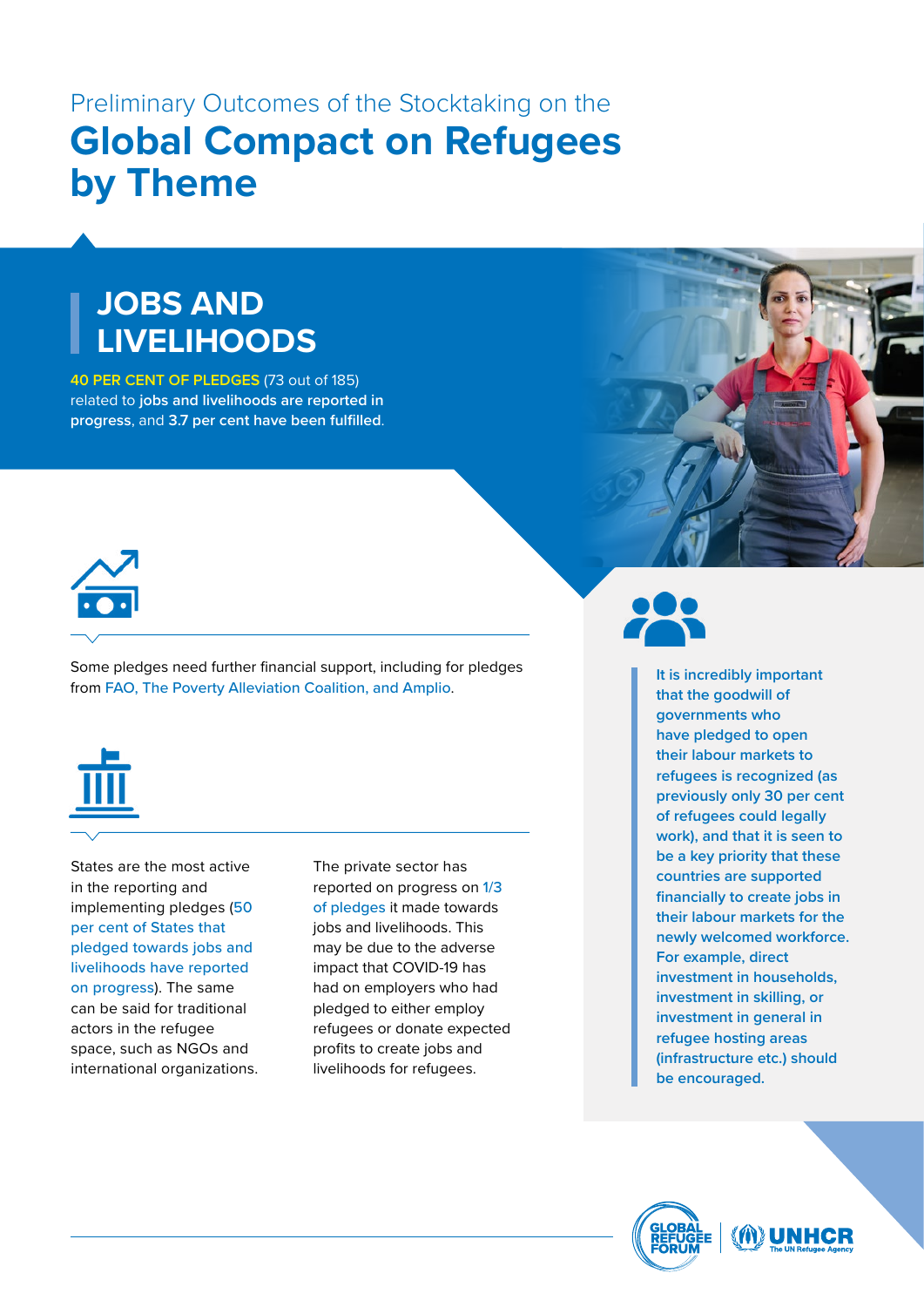# **PROTECTION CAPACITY**

As there are more requests for support than offers, in the lead up to the High-Level Officials Meeting, the Asylum Capacity Support Group would particularly **WELCOME NEW OFFERS OF SUPPORT** – technical, material, or financial – by States or other donor entities. Pledges that are flexible in terms of geographic region are especially welcome.



Protection can only be efficient and have a real impact if specific needs, priorities, and the capacities of refugees are taken into account. This requires pledges to apply an Age, Gender, and Diversity lens and to focus on how to reduce discriminatory practices and unequal access to protection services and assistance. Pledging entities at the [Global Refugee Forum](https://eur02.safelinks.protection.outlook.com/?url=https%3A%2F%2Fwww.unhcr.org%2Fglobal-refugee-forum.html&data=04%7C01%7CJOANIAN%40unhcr.org%7Cffebba63d0614a4e6a5608d90bbda222%7Ce5c37981666441348a0c6543d2af80be%7C0%7C0%7C637553731369773386%7CUnknown%7CTWFpbGZsb3d8eyJWIjoiMC4wLjAwMDAiLCJQIjoiV2luMzIiLCJBTiI6Ik1haWwiLCJXVCI6Mn0%3D%7C1000&sdata=wrZ58w0aFwOoqsjkC3Tf9pKfz%2BLQ52tYz4zkCpp6I04%3D&reserved=0%22%20\h) considered different AGD groups in their pledges to varying degrees. UNHCR and other actors have identified an opportunity to strengthen AGD inclusion in the GRF pledging process.



Together, we must build and support a world where women, girls, men, and boys can live lives free from the risk of gender-based violence. At the GRF, 53 pledges were made with a specific focus on Gender-Based Violence (GBV). We need to ensure that solutions proposed by refugees as well as the capacity of women-led organizations, particularly those led by refugee women and girls, are

central to the programmes implemented. The GCR and GRF have provided a critical opportunity to bring together refugees, Governments, donors, the private sector, and humanitarian and development actors to build on this momentum to galvanize awareness and support for refugees to benefit from better systems and services to respond to and prevent GBV.



**We must recognize the contribution of forcibly displaced communities and multiply our efforts to respond to their call: "nothing about us without us", especially in light of the current pandemic with the grass-roots and community-based organizations being part of the inspiring and invigorating efforts at the frontline.** 

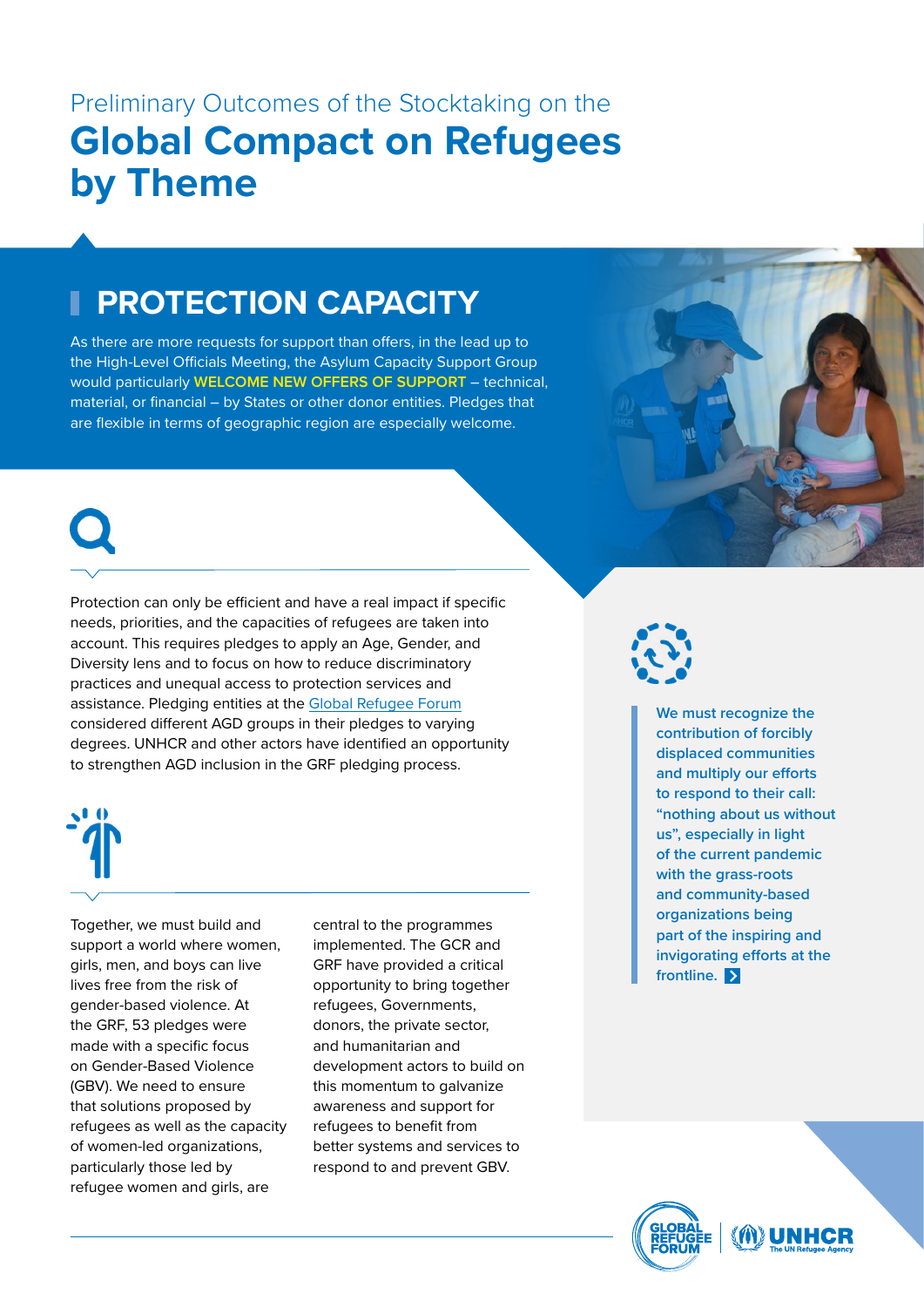# **PROTECTION CAPACITY**

### $\triangleright$

**The New York Declaration and the Global Compact on Refugees both refer to the importance of engaging directly with forcibly displaced persons themselves, and UNHCR and partners need to ensure that Persons of Concern (POC) to UNHCR are meaningfully engaged throughout the process. An analysis of pledges (3 per cent of which had clearly reflected meaningful participation of displaced communities) and consultations led by refugee-led organizations reveal that much more needs to be done in this area to build the capacity of community-based and refugee-led organizations and eliminating the barriers for them to be meaningfully engaged, including by accessing flexible funding. All pledging entities should multiply their efforts in this regard and work towards an equal partnership with POC-led organizations in the planning, implementation a0nd monitoring of their pledges.**

# TT<sub>1</sub>

More needs to be done to ensure that the protection of children is central to the implementation of the Global Compact on Refugees and the Global Refugee Forum pledge implementation. Significant investment has been made in dedicated child protection programmes, child friendly solutions, and education to protect refugee children. A diverse range of actors made progress on the protection of children through legal reform, scaling up birth registration, strengthening inclusion of refugee children in

national child protection systems, providing child protection services and working with interagency networks and faith-based networks to advocate for greater investment in and attention to the protection of refugee children. States, such as Mexico and Mali, are realising the rights of refugee children through legal reform and birth registration. However, there is a clear need for more States to act on child protection, including on policy reform, inclusion in national child protection systems, access to birth registration, and

child friendly solutions. Ensuring solutions are child-friendly is crucial to protecting children in the longer term. Fifteen actors who are providing resettlement, local integration, or solutions specifically focused on children, and 21 other pledges integrated child-friendly concerns. All actors implementing solutions are encouraged to ensure an explicit focus on providing child-friendly solutions.

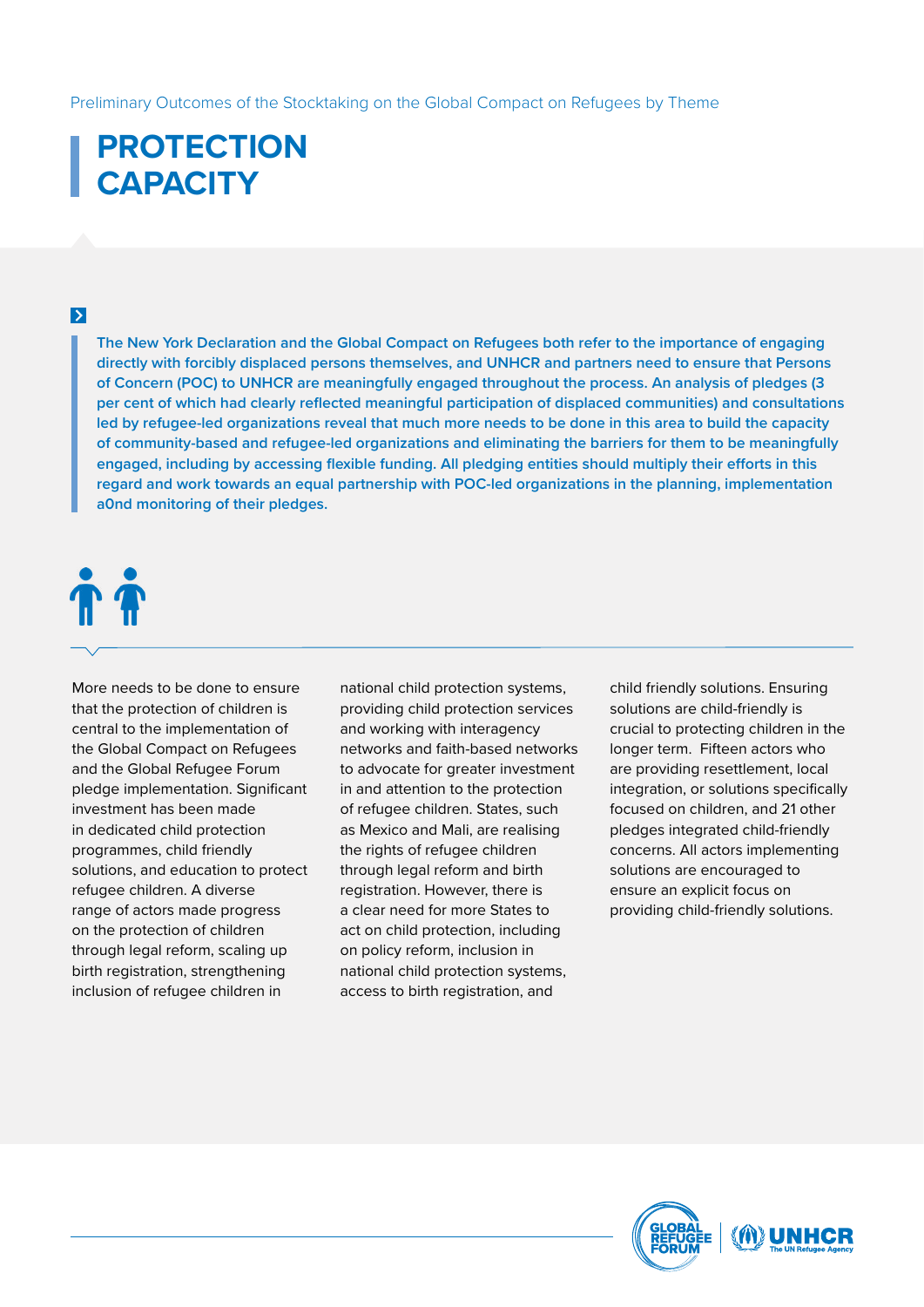# **PROTECTION CAPACITY**

Platforms and spaces need to be created and improved for youth to exercise their right to participate and develop themselves as agents of change. Ninetythree pledges highlighted the importance of engaging youth in areas such as protection capacity, education, livelihoods, and solutions among others. We need to continue direct support to youth in the field to bring their solidarity, enthusiasm, inspiration, and energy to act as agents of positive change in their communities. The impact of our actions can be enriched by ensuring diversity and inclusion and working with youth of different backgrounds and identities. We must also prioritize the strengthening of a broad range of partnerships and collaboration in support of youth because together we can identify innovative ways to assist them to develop their capacities and skills to help their communities while at the same time maintaining their physical and emotional well-being through learning, sports, cultural and other activities.

Greater investment and commitments in child protection and child friendly solutions is needed to match the commitments in education and to address the child protection crisis exacerbated by the COVID-19 pandemic. This should include more child protection pledges, particularly by States, and ensuring all pledges in solutions, responsibility sharing, and jobs and livelihoods are child-friendly.



A minority of child-friendly pledges in responsibility sharing and jobs and livelihoods can also serve as models on how to ensure all pledges in these areas address the specific needs and rights of children. Fifteen pledges in both responsibility sharing and jobs and livelihoods addressed specifically the way in which these areas contribute to the protection of children.



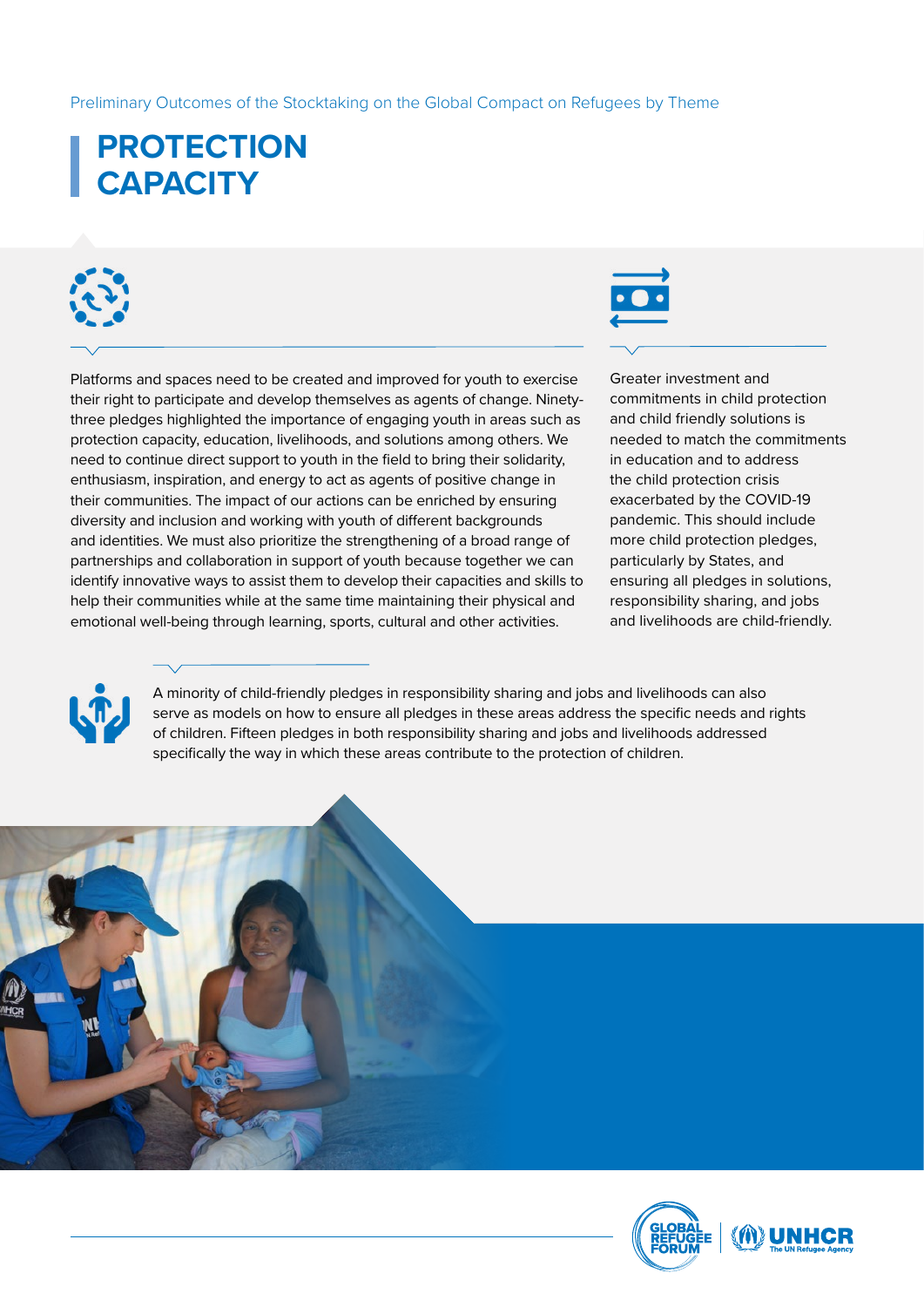## **SOLUTIONS – LOCAL INTEGRATION AND VOLUNTARY REPATRIATION**

The **IGAD** support platform under the Nairobi process led to Sudan and South Sudan Durable Solutions Initiative and subsequent actions. It provides an important opportunity to build momentum on the implementation of the GCR and strengthen our collective response to refugee situations.

Subregional mechanisms such as IGAD enable regional cooperation in addressing refugee situations in a manner which encompasses the political dimensions of root causes.



The Federal Government of Somalia has developed and a dopted the National Durable Solutions Strategy (NDSS) 2020 – 2024 for Somalia to holistically address the root causes of displacement and its consequences.

Taking advantage of the momentum offered by the GRF pledges and the GCR, and notwithstanding the challenges caused by the COVID-19 pandemic, socio-economic integration was resolutely pursued in different regions and countries through advocacy, development of strategies, coordinating support, services, and facilitating access to and inclusion in national systems. Several countries also advanced on their local integration policies and action plans and refugee participation.

UNDP and UNHCR developed a Rule of Law and Local Governance Programmatic Framework and Standard Operating Procedures to provide financial and technical support. A mapping of countries where the Rule of Law–Local Governance partnerships could be leveraged has been conducted, and work is underway to develop a Rapid Diagnostic Toolkit on Local Governance, Rule of Law & Forced Displacement, which will support the assessment of local governance capacities to address the effects of forced displacement and identification of priority areas for local programmatic interventions and advocacy for resources. This will greatly support the search for solutions.



**Specific voluntary repatriation highlights among others include returns being organized to Burundi, Afghanistan, Central African Republic, Cameroon, and Mali. Voluntary repatriation has been affected significantly by the COVID-19 pandemic and related challenges in 2020, which continues to be in 2021, where repatriation activities are slowly resuming. This has translated into a delay in the fulfilment of pledges related to voluntary repatriation.** 

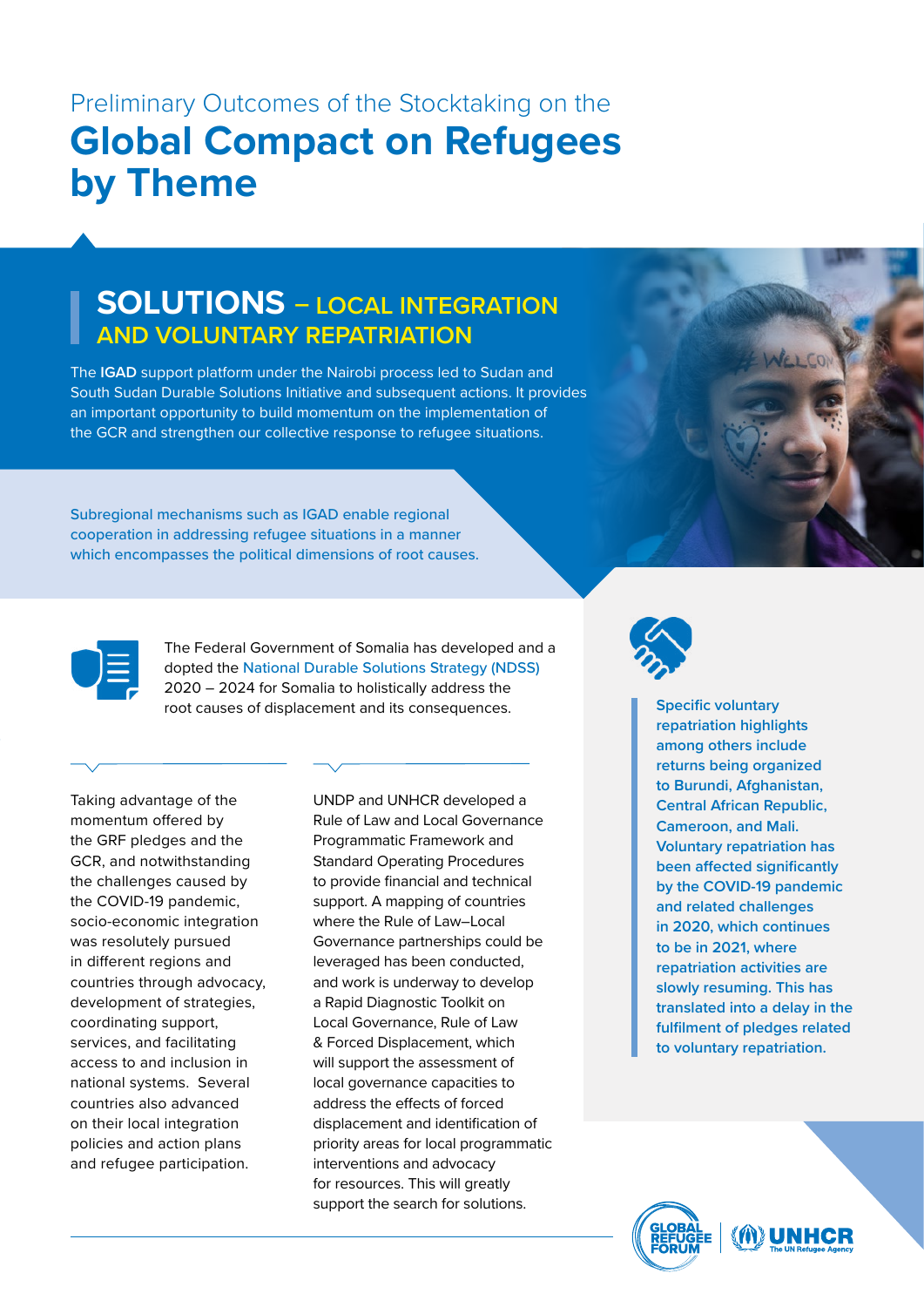## **SOLUTIONS – RESETTLEMENT AND COMPLEMENTARY PATHWAYS**

Commitments and implementation of pledges leading to resettlement departures remain insufficient to meet the goals of the Global Compact on Refugees and the *Three-Year Strategy on Resettlement and Complementary Pathways* (80,000 departures in 2021 and 90,000 in 2022).

Departures in 2020 were low, in part due to the pandemic and the inability of some key States to implement flexible processing modalities, but also because of insufficient quotas. Moving forward, a clearer commitment to multi-year resettlement programming is needed, as set out in the Strategy. An increase of the number of resettlement States as well as the expansion of existing programmes remain key areas for potential future pledges. The CRISP (led by UNHCR and IOM), created to provide support to States which aim to grow and create new programmes, offers concrete opportunities in this regard. **While we have seen** 





More tangible commitments for complementary pathways arrivals are needed from States. A multi-stakeholder Refugee Labour Mobility Task Force will be launched in autumn 2021 and will offer an opportunity to catalyze commitments in this area. New advocacy platforms, including the Global Task Force on Third Country Education Pathways and the

Family Reunification Network were launched in 2020. These fora are expected to be major driving forces for the concerned pathways. UNHCR encourages States and other stakeholders to actively take part in these networks and to work towards concrete commitments which will materialize in refugee admissions under education and labour pathways.

**promising initiatives to improve access to complementary pathways and family reunion, access can be further increased through the review and adjustment of legislation and policies which continue to pose barriers to refugees, new initiatives to reduce the high travel costs often incurred by refugees and their families, or pro bono legal representation for those who face legal obstacles.** 

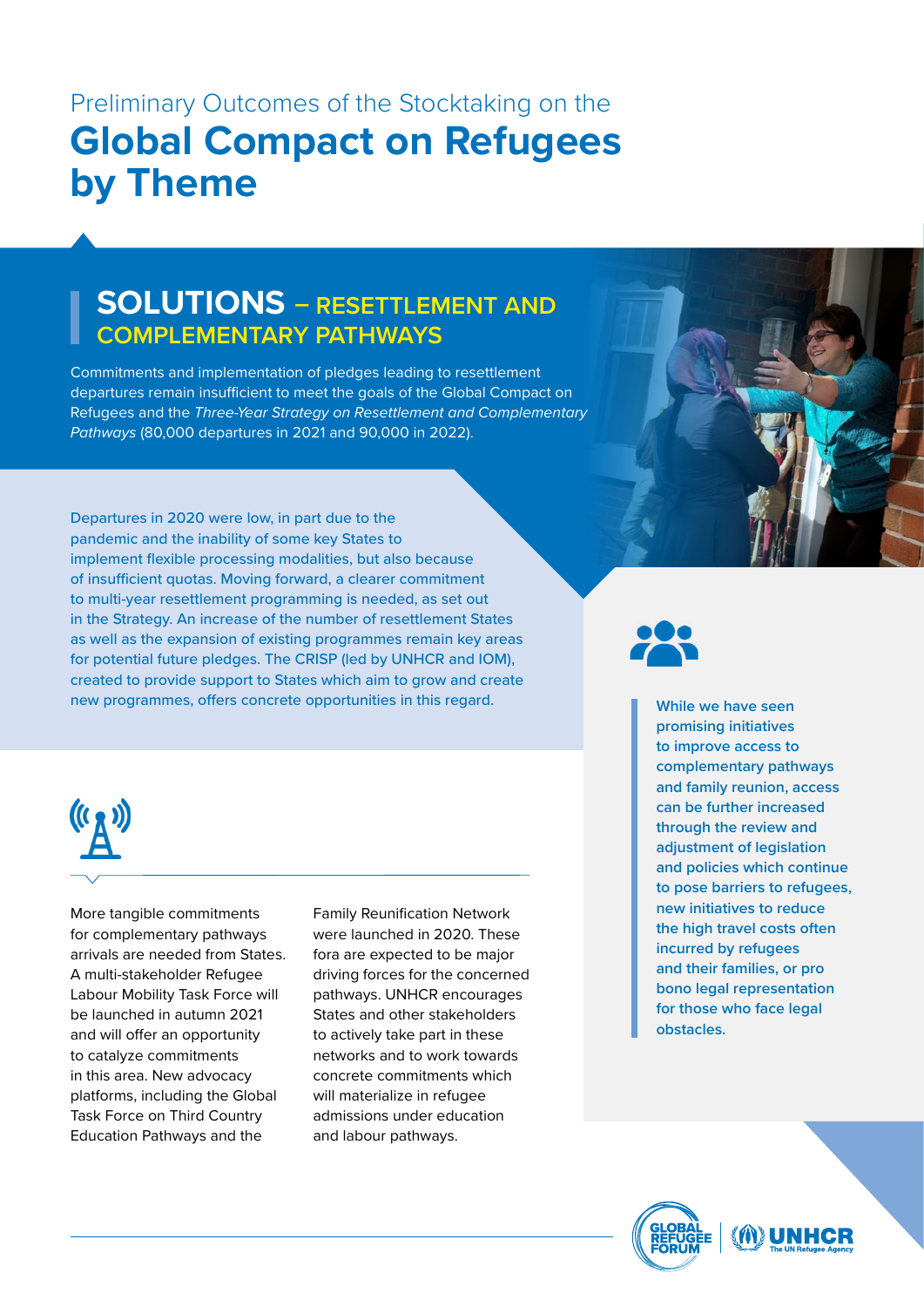### **SOLUTIONS** – RESETTLEMENT AND COMPLEMENTARY PATHWAYS

Expanding third country solutions opportunities requires a multistakeholder partnership as well as concrete contributions in cash or in-kind to actors who are developing admission pathways. UNHCR encourages donors and the private sector to extend their support to academic institutions, NGOs and refugees themselves with adequate safeguards, among others, to ensure more thirdcountry admission opportunities are made accessible in a predictable and sustainable manner.

The joint UNHCR-IOM Sustainable Resettlement and Complementary Pathways Initiative (CRISP) is a direct outcome of recommendations made by States and key stakeholders during the Three-Year Strategy consultation process. Since 2020, this capacity-building initiative has implemented crucial activities towards expansion, such as the global mapping of opportunities, delivered training and technical

assistance to States, and supported the UNHCR pilot for integration of resettled refugees. It is also a key conduit for funding complementary pathways such as the Opportunities Platform and Education Taskforce. Further funding is required to expand implementation in 2022 and beyond (USD 3.9 million received from the Unites States of America and Portugal out of USD 9 million required).